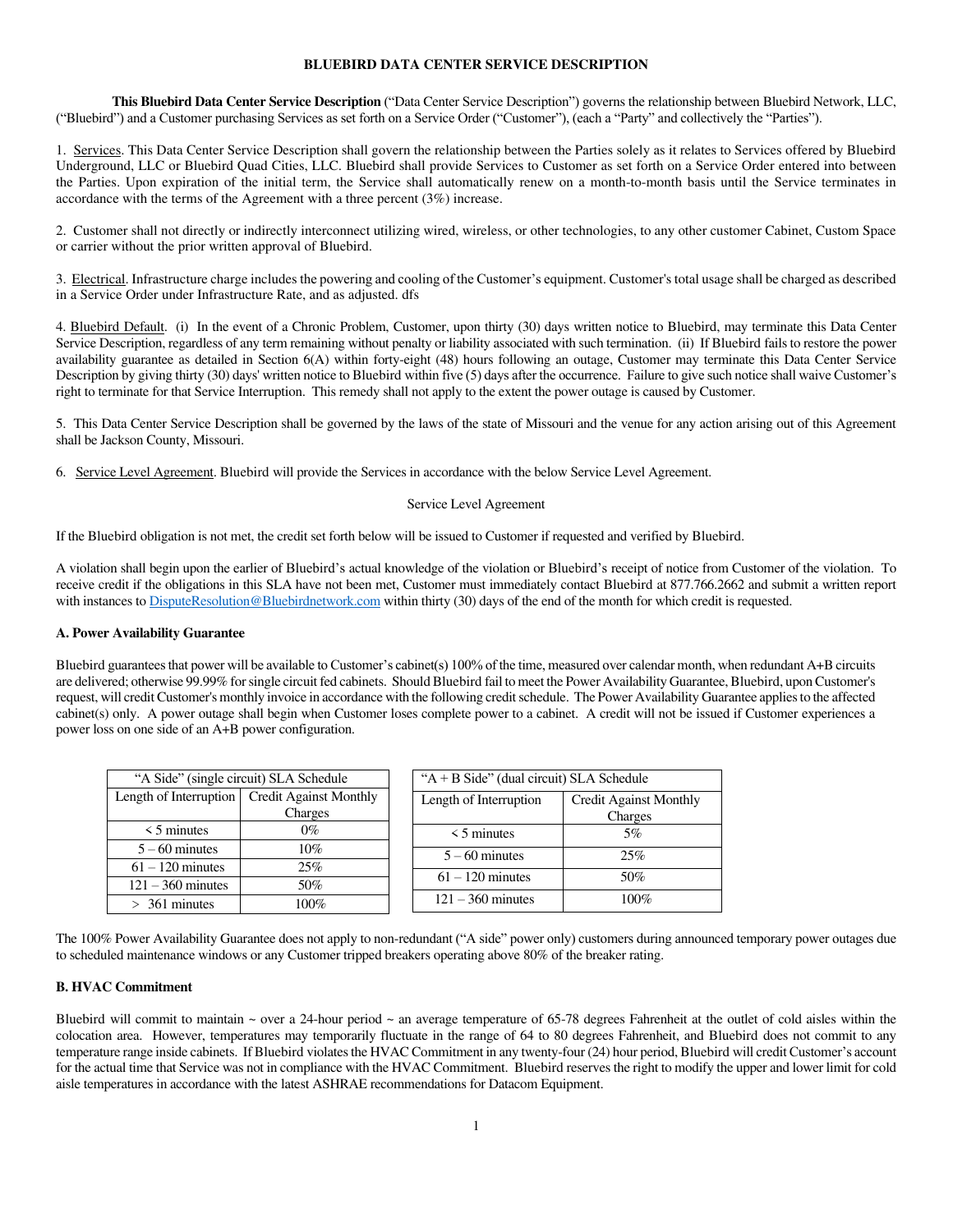### **BLUEBIRD DATA CENTER SERVICE DESCRIPTION**

| Length of noncompliance | Credit Against Monthly Charges |
|-------------------------|--------------------------------|
| $30 - 60$ minutes       | 10%                            |
| $61 - 120$ minutes      | 50%                            |
| $121 - 360$ minutes     | $100\%$                        |

#### **C. Relative Humidity Commitment**

Bluebird will commit to maintain  $\sim$  over a 24-hour period  $\sim$  an average relative humidity within the colocation area that meets the currently published ASHRAE data center standards. However, operating percentages may temporarily fluctuate plus or minus 5 to 7 percent outside of the published standards and Bluebird does not commit to humidity percentages within specific cabinets. If Bluebird violates the Relative Humidity Commitment in any twenty- four (24) hour period, Bluebird will credit Customer's account for the actual time that Service was not in compliance with the Relative Humidity Commitment. Bluebird reserves the right to modify the upper and lower limit for relative humidity in accordance with the latest ASHRAE recommendations for Datacom Equipment.

| Length of noncompliance | Credit Against Monthly Charges |
|-------------------------|--------------------------------|
| $30 - 60$ minutes       | 10%                            |
| $61 - 120$ minutes      | 50%                            |
| $121 - 360$ minutes     | $100\%$                        |

## **D. Cross-Connect Availability Guarantee**

Bluebird guarantees that cross-connects will be available to Customer 100% of the time after initial installation. Should Bluebird fail to meet the Cross-Connect Availability Guarantee, Bluebird, upon Customer's request, will credit Customer's monthly invoice in accordance with the following credit schedule. The Cross-Connect Availability Guarantee applies to the cross-connect for the affected circuit only and does not apply during related Event, Scheduled or Emergency Maintenance notifications.

| Length of Interruption | Credit Against Monthly Charges |
|------------------------|--------------------------------|
| $\leq$ 5 minutes       | 10%                            |
| $5 - 60$ minutes       | 25%                            |
| $61 - 120$ minutes     | 50%                            |
| $121 - 360$ minutes    | 100%                           |

#### **E. Uptime Availability**

Where defined as a percentage, availability is based on the following:

| Availability % | Downtime per Month |
|----------------|--------------------|
| 99.99%         | 5 minutes          |
| 99.95%         | 22 minutes         |
| 99.9%          | 44 minutes         |
| 99.5%          | 3.6 hours          |
| 99%            | 7.2 hours          |
| 96%            | 29 hours           |
| 95%            | 36 hours           |
|                | 72 hours           |

## **F. Exceptions**

Customer shall not receive a credit if the violation is due to or caused by:

- 1. Customer or others authorized by Customer to use the Services under the Agreement, or those parties' failure to follow Bluebird Procedures Manual – Customer Guidelines.
- 2. Actions or inactions of Customer (unless undertaken at the express direction of Bluebird) or third parties beyond the control of Bluebird.
- 3. A result of Customer equipment or third-party computer hardware, software, or network infrastructure not within the sole control of Bluebird.
- 4. Event, Scheduled and Emergency Notification activities.
- 5. A force majeure event as defined in the Agreement.
- 6. Issues related to or caused by a third party's network, hardware or facility or any third-party outages.

## **G. Event, Scheduled and Emergency Maintenance Notification**

Event, scheduled and emergency maintenance notification policies are defined in the Bluebird Procedures Manual – Customer Guidelines, which is available at www.Bluebirdnetwork.com/DataCenterServices/AgreementsandCustomerGuidelines